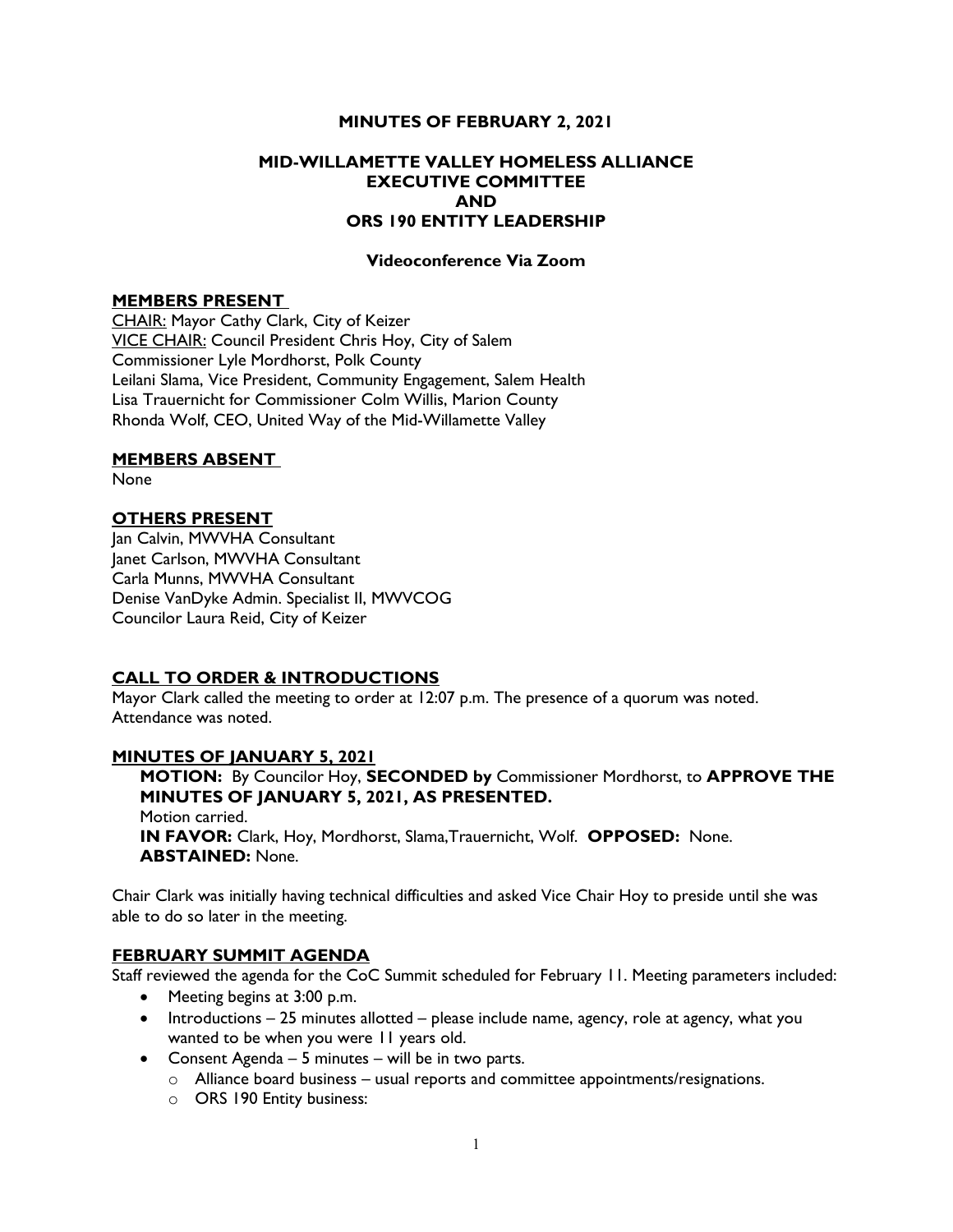- Centralized document storage. Working through Willamette Education Service District's contract with MWVCOG for IT services, staff is setting up a OneDrive system. There will also be a new staff email address for public contact.
- Translation services for universal release of information form need to translate the form into Spanish, Russian, and Marshallese – looking at a quote of \$432.35 from a company recommended by the Salem-Keizer School District after contacting several partner organizations for assistance.
- Roundtable updates 45 minutes allotted A list of point persons for each organization will be provided, with suggested topics.
- Slideshow 5 minutes Ms. Munns will give a recap of the Point-in-Time Count event

Ms. Carlson noted that Capital Community Media reached out to her about creating professional videos, as helping to solve homelessness is now a part of the organization's mission.

- Presentation 30 minutes allotted Kim Parker-Llerenas will give an overview of the Willamette Workforce Partnership and its connections with homelessness
- **•** Breakout sessions  $-$  40 minutes allotted  $-$  Chair Clark will adjourn the meeting before we go into the breakout rooms. A facilitator and recorder are assigned to each group.
	- o We will need people to identify in the Zoom Chat, at the start of the meeting, which breakout group they want. Ms. Calvin will coordinate entering email addresses into the five breakout rooms as the meeting progresses.

There is currently a limit of 100 participants on Ms. Calvin's Zoom account. Ms. VanDyke is collecting Collaborative Committee and guest RSVPs and will keep an eye on our numbers. If necessary, Councilor Hoy offered use of the City of Salem's Zoom account, which has a greater capacity. Ms. Calvin will look into a short-term account upgrade to increase the number of participants allowed.

MOTION: By Councilor Hoy, SECONDED by Ms. Slama, to APPROVE THE AGENDA FOR FEBRUARY 11, 2021, AS PRESENTED. Motion carried. IN FAVOR: Clark, Hoy, Mordhorst, Slama,Trauernicht, Wolf. OPPOSED: None. ABSTAINED: None.

# COMMITTEE CHAIR BUSINESS

There was nothing to report from the committees.

# OTHER BUSINESS

Ms. Calvin reported that she has been contacted by the City of Dallas Assistant City Manager about making a presentation to the Dallas City Council. The council is very interested in joining the CoC at the board level. Joining the CoC is listed in the council's strategic plan. Staff recommends that, after the presentation, the City sent its intention in writing to start the process. There will be a procedure for adding a new jurisdiction, as changes will be needed to the legal documents for both the Alliance and the ORS 190 Entity. Should Dallas choose to join the ORS 190 Entity, the Alliance charter requires a monetary contribution. Staff is recommending \$8,000, based on the current formula. Councilor Hoy asked that staff develop a template for this process for future reference. He stated he hopes that the Alliance can build a momentum and gain other new members. Ms. Munns noted that Willamette Health Council has expressed interest in partnering with and possibly joining the Alliance. Councilor Hoy volunteered to assist with the Dallas City Council presentation, if needed. It will be on March 1, 2021 at 7 p.m. via Zoom.